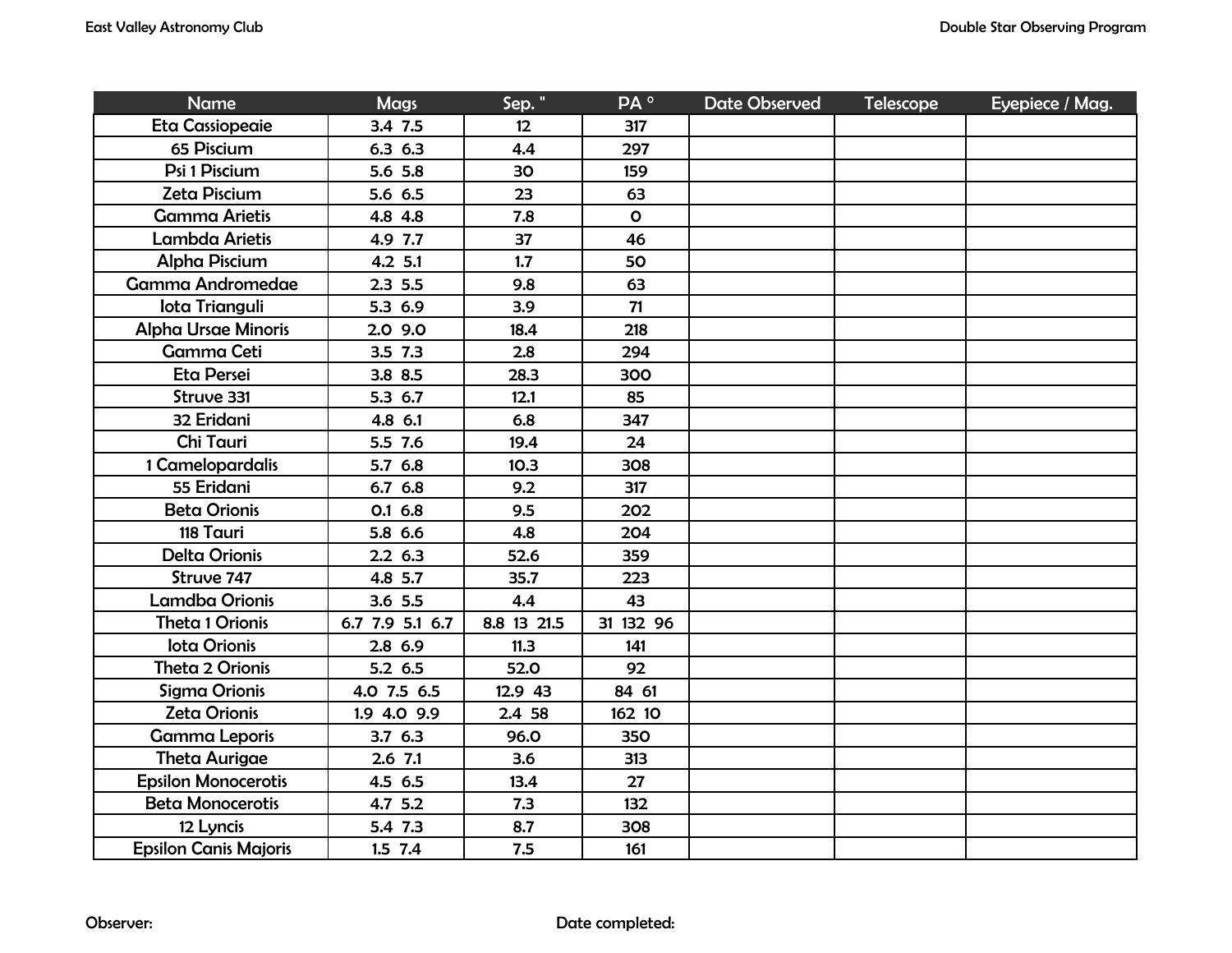| <b>Name</b>                    | <b>Mags</b> | Sep."    | PA <sup>o</sup> | Date Observed | <b>Telescope</b> | Eyepiece / Mag. |
|--------------------------------|-------------|----------|-----------------|---------------|------------------|-----------------|
| Delta Geminorum                | 3.5 8.2     | 6.8      | 211             |               |                  |                 |
| 19 Lyncis                      | 5.6 6.5     | 14.8     | 315             |               |                  |                 |
| Alpha Geminorum                | $1.9$ 2.9   | 2.2      | 171             |               |                  |                 |
| <b>Kappa Puppis</b>            | 4.5 4.7     | 9.9      | 318             |               |                  |                 |
| Zeta Cancri                    | 5.6 6.0     | 5.9      | 89              |               |                  |                 |
| <b>Iota Cancri</b>             | 4.2 6.6     | 30       | 307             |               |                  |                 |
| 38 Lyncis                      | 3.9 6.6     | 2.7      | 229             |               |                  |                 |
| <b>Alpha Leonis</b>            | $1.4$ 7.7   | 177      | 307             |               |                  |                 |
| <b>Gamma Leonis</b>            | $2.2$ 3.5   | 4.4      | 122             |               |                  |                 |
| 54 Leonis                      | 4.5 6.3     | 6.5      | <b>110</b>      |               |                  |                 |
| N Hydrae                       | 5.8 5.9     | 9.2      | 210             |               |                  |                 |
| <b>Delta Corvi</b>             | $3.0$ $9.2$ | 24.2     | 214             |               |                  |                 |
| 24 Comae Berenices             | 5.2 6.7     | 20.3     | 271             |               |                  |                 |
| <b>Gamma Virginis</b>          | 3.5 3.5     | 1.8      | 267             |               |                  |                 |
| 32 Camelopardalis              | 5.3 5.8     | 21.6     | 326             |               |                  |                 |
| <b>Alpha Canum Venaticorum</b> | 2.9 5.5     | 19.4     | 229             |               |                  |                 |
| Zeta Ursae Majoris             | 2.3 4.0 4.0 | 14.4 709 | 152 71          |               |                  |                 |
| <b>Kappa Bootis</b>            | 4.6 6.6     | 13.4     | 236             |               |                  |                 |
| <b>lota Bootis</b>             | 4.9 7.5     | 38       | 33              |               |                  |                 |
| Pi Bootis                      | 4.9 5.8     | 5.6      | 108             |               |                  |                 |
| <b>Epsilon Bootis</b>          | 2.5 4.9     | 2.8      | 339             |               |                  |                 |
| Alpha Librae                   | $2.8$ 5.2   | 231      | 314             |               |                  |                 |
| Xi Bootis                      | 4.7 7.0     | 6.9      | 332             |               |                  |                 |
| Delta Bootis                   | 3.5 8.7     | 105      | 79              |               |                  |                 |
| Mu Bootis                      | 4.3 7.0     | 108      | 171             |               |                  |                 |
| Delta Serpentis                | 4.2 5.2     | 3.9      | 178             |               |                  |                 |
| Zeta Coronae Borealis          | 5.1 6.0     | 6.3      | 305             |               |                  |                 |
| Xi Scorpii                     | 4.8 7.3     | 7.6      | 51              |               |                  |                 |
| Struve 1999                    | 7.4 8.1     | 11.6     | 99              |               |                  |                 |
| Beta Scorpii                   | 2.6 4.9     | 13.6     | 21              |               |                  |                 |
| <b>Kappa Herculis</b>          | 5.3 6.5     | 28       | 12              |               |                  |                 |
| Nu Scorpii                     | 4.3 6.4     | 41       | 337             |               |                  |                 |
| Sigma Coronae Borealis         | 5.6 6.6     | 6.2      | 233             |               |                  |                 |
| 16 / 17 Draconis               | 5.4 6.4 5.5 | 3.4 90   | 108 194         |               |                  |                 |